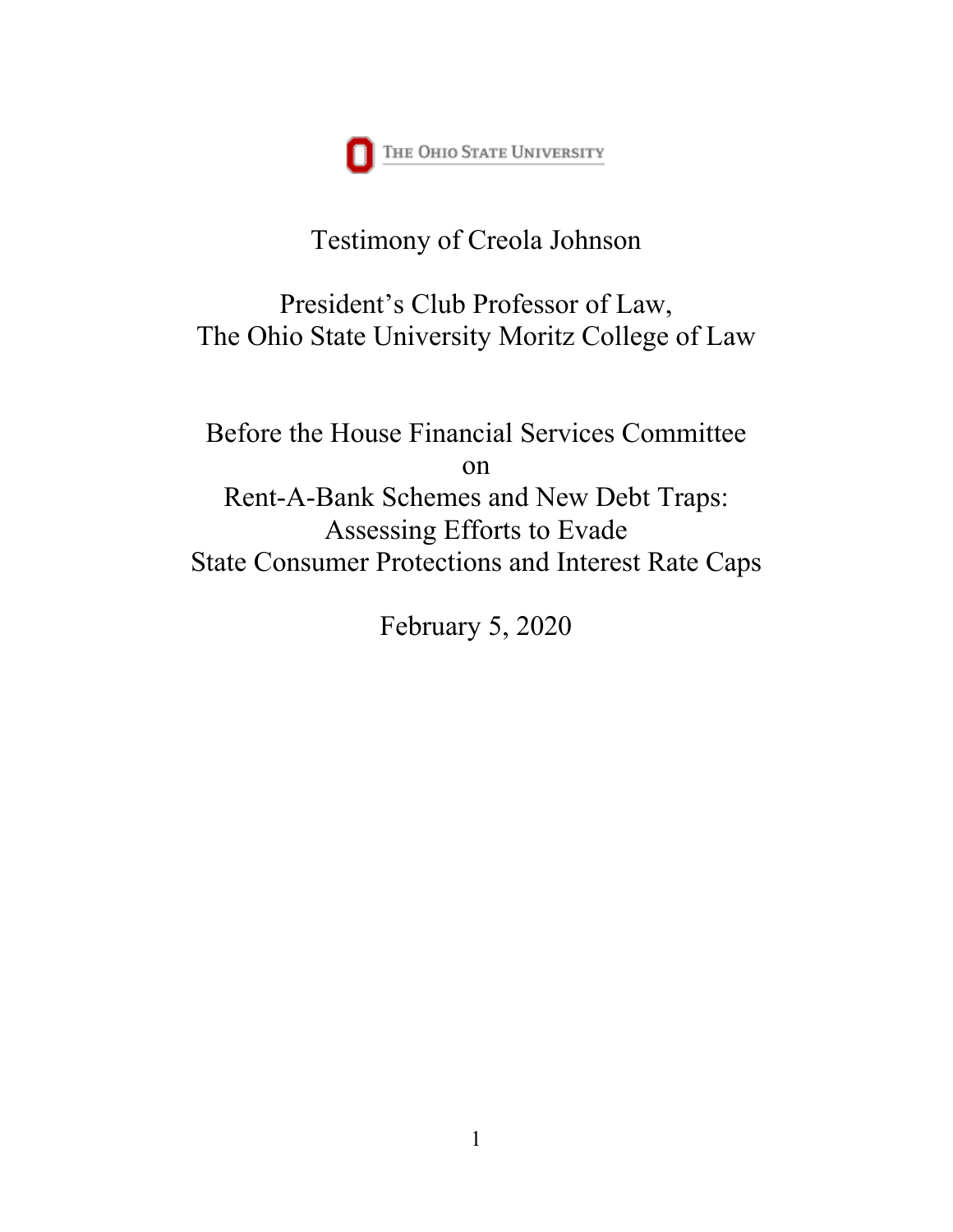Chairwoman Waters, Ranking Member McHenry, and members of the committee, it is an honor for me to appear today. Thank you for the opportunity to share some thoughts on the partnerships between payday lenders and national banks and how they result in high-cost financial debt traps for many Americans.

My name is Creola Johnson, and I am the President's Club Professor of Law, at the Michael E. Moritz College of Law located at The Ohio State University. I teach advertising law, bankruptcy law, commercial law, and consumer law courses. I also research and write extensively about consumer finance issues, including subprime mortgages, credit card indebtedness, student loans, and debt relief scams.

I was the first academic to publish a law review article about the payday lending industry, and it was entitled: *Payday Loans: Shrewd Business or Predatory Lending?*.[1](#page-1-0) My conclusion was that payday loans are predatory, and, as I will explain further momentarily, they continue to be predatory products that are harmful to the majority of borrowers. Even more borrowers will be harmed if renta-bank partnerships are legitimized on a national level.

In order to complete my first article on payday loans, I obtained funding from the Office of Research at The Ohio State University.[2](#page-1-1) I was able to conduct research by having several consumers participate in a survey where they actually obtained payday loans.[3](#page-1-2) My survey findings uncovered businesses whose ultimate goal was to get consumers to quickly sign contracts agreeing to pay back money in a single balloon payment and to pay a finance charge amounting to a triple-digit interest rate. Instead of providing requested loan details, the lenders surveyed wanted to essentially keep borrowers in the dark about the consequences of signing those loan contracts.[4](#page-1-3) For example, in violation of federal law, 77 percent of the payday lenders surveyed would not even allow the participants to read the printed loan contract before signing it.

I've been asked to describe briefly the various forms of arrangements/partnerships which reveal the payday lender as the "true lender," according to enforcement authorities and class-action litigants.

1. Simple rent-a-bank partnership—In a simple agreement between the bank and the payday lender, the bank is identified as the lender on the borrower's

<span id="page-1-0"></span><sup>1</sup> *See* Creola Johnson*, Payday Loans: Shrewd Business or Predatory Lending?,* 87 MINN. L. REV. 1, \*26-98 (2002) [hereafter "Johnson, *Payday Loans*"],

<span id="page-1-1"></span>*available at* https://scholarship.law.umn.edu/cgi/viewcontent.cgi?article=1743&context=mlr

<sup>2</sup> *See Id.* at 1 (funding was provided by the University Seed Grant Program).

<sup>3</sup> The payday loan survey was conducted at payday loan businesses located in Franklin County, Ohio. *Id.*<br>4 *Id.* at 45 (survey finding that payday lenders violated the Truth in Lending Act by their "failure to provide the

<span id="page-1-3"></span><span id="page-1-2"></span>in response to oral inquiries about the cost of the loan, failure to provide the APR in payday loan advertisements, and failure to provide the consumer with written disclosures prior to contract consummation"). Payday lenders in the survey not only violated state and federal laws, but the industry's standards of best practices.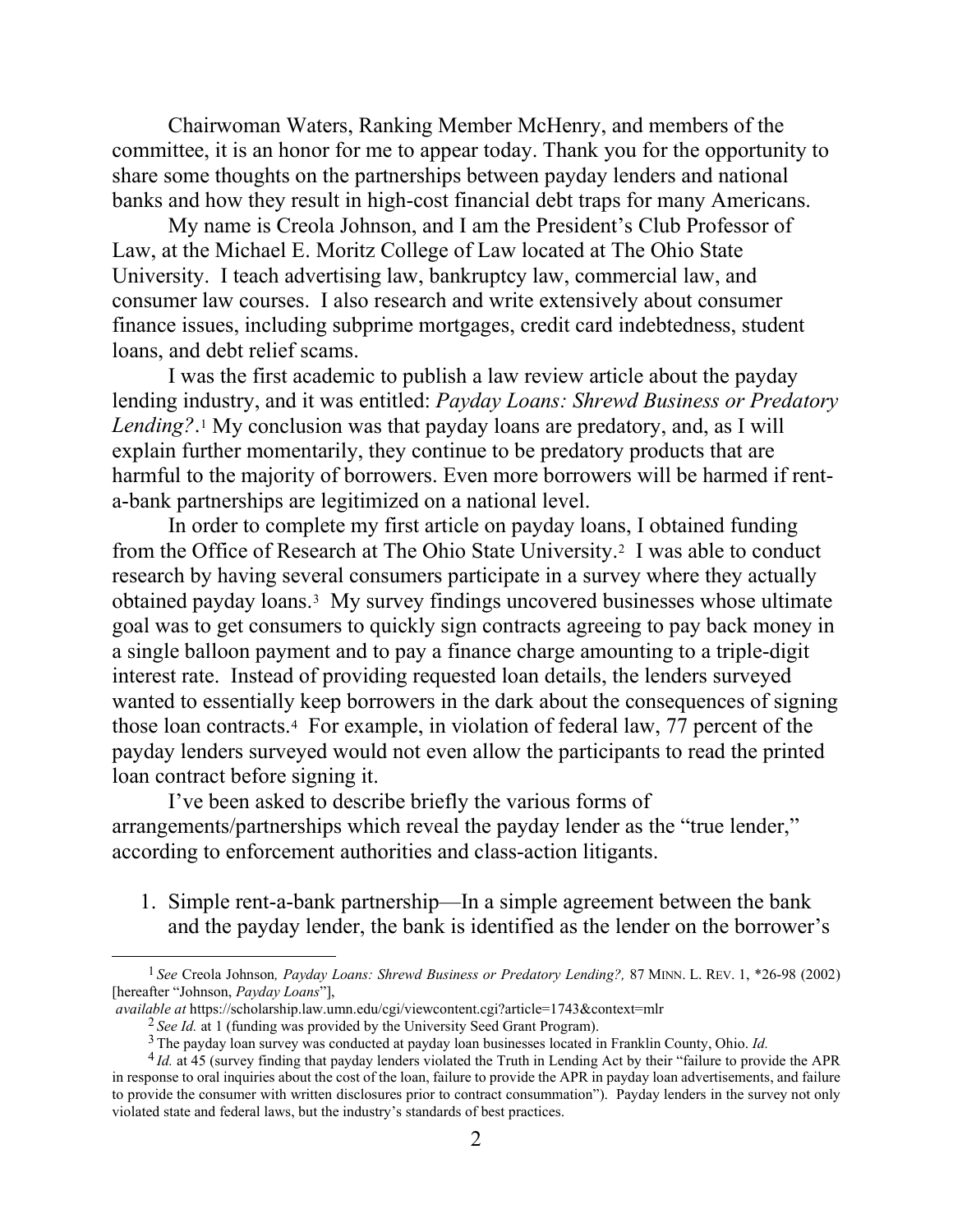loan document. However, the payday lender immediately buys the loan from the bank and does every function related to the loan. In these partnerships, the payday lender bears at least 90% of the risk of borrowers' defaulting on their loans.[5](#page-2-0) The payday lender then claims the right to charge consumer borrowers triple-digit interest rates because the lender is in partnership with a state- or nationally-charted bank that is exempt from usury laws by the National Bank Act.[6](#page-2-1)

- 2. Broker partnership—Under this arrangement, payday lenders claim to be exempt organizations that are allowed to charge consumer borrowers broker fees in order to secure loans for them. These payday lenders, however, are simply using the banks to fund their operations in order to skirt state usury laws.[7](#page-2-2)
- 3. Rent-a-tribe partnership—This is an agreement between a payday lender and a Native American tribe and, as a result of the partnership, the payday lender relies on the tribe's tribal immunity to charge usurious interest rates. For instance, Cashcall, Inc., a non-bank payday lender started partnering with different tribes after the FDIC issue guidance for banks to cease rent-a-bank partnerships[.8](#page-2-3) These rent-a-tribe partnerships were simple in the beginning, but have gotten relatively complex. Although the tribal entities claim to be the lenders, litigation has revealed that the payday lenders retain almost all of the revenue and perform all loan-related functions.[9](#page-2-4) After years of

<span id="page-2-0"></span><sup>5</sup> *See Goleta National Bank v. O'Donnell,* 239 F.Supp.2d 745 (S.D. Ohio 2002); See, e.g. West Virginia v. CashCall, Inc., 605 F.Supp.2d 781, 787 (S.D. W.Va. 2009) (holding that a payday lender did not have to issue usurious loans if it was "found to be a de facto lender"); *Flowers v. EZPawn*, 307 F.Supp.2d 1191, 1205 (N.D. Okla. 2004) (allowing a class-action lawsuit against payday lender to proceed in state court where plaintiffs allegations demonstrate that the payday lender was the true lender and not County Bank where the payday lender "exerts[ed] ownership and control over [the payday] loans[,] ... carri[ed] out all interactions with the borrowers, accept[ed] the ultimate credit risk, collect[ed] and pocket[ed] virtually all of the finance charges and fees, and own[ed] and control[ed] the branding of the loans")

<span id="page-2-1"></span><sup>6</sup> For further discussion, *see* Ronald J. Mann & Jim Hawkins, *Just Until Payday*, 54 UCLA L. REV. 855, 868 (2007) (describing how that "from about 2000 to 2005, banks facilitated the growth of the national payday lending providers by partnering with them, so that the providers could avoid local usury restrictions through the shelter of federal rules preempting the application of those restrictions to banks").

<span id="page-2-2"></span>West Virginia sued payday lender CashCall for violating state law by, among other things, issuing loans at usurious interest rates. Under the agreement between CashCall and First Bank and Trust of Millbank ( located in South Dakota), CashCall had to purchase all loans originated by the bank with three days of a borrower obtaining a loan. See, *e.g.*, West Virginia v. CashCall, Inc., 605 F.Supp.2d 781, 787 (S.D. W.Va. 2009) (agreeing with lower court's finding that the payday lender was not an exempted credit repair organization). For further discussion, *see* Diane Standaert & Sara Weed, Center for Responsible Lending, Payday Lenders Pose as Brokers to Evade Interest Rate Caps (July 2010) https://bit.ly/2Mqj6zJ.

<span id="page-2-3"></span><sup>8</sup> *See CFPB v. CashCall, Inc.*, No. CV 15-7522-JFW (RAOx), 2016 WL 4820635, at \*1-2 (C.D. Cal. Aug. 31, 2016) (stating that CashCall's rent-a-bank scheme as a" lending model was successful for CashCall until … two state-charted banks withdrew from the arrangement under pressure from the FDIC"); *Pennsylvania by Shapiro v. Think Fin., Inc.*, No. 14-CV-7139, 2018 WL 637656, at \*2 (E.D. Pa. Jan. 31, 2018) (describing how Think Finance, Inc., a payday lender, initially partnered with First Bank of Delaware to offer exorbitantly-priced payday loans to consumers and then partnered with Native American tribes to do the same).

<span id="page-2-4"></span><sup>9</sup> *See*, *e.g.*, *Solomon v. Am. Web Loan*, No. 4:17CV145, 2019 WL 1320790, at \*21 (E.D. Va. Mar. 22, 2019) (holding that plaintiffs had sufficiently alleged that the payday lender was the true lender based plaintiffs' allegation that the tribe "serve as a nominal creditor as it receives only 1% of the revenues from the loans," and that they payday lenders are the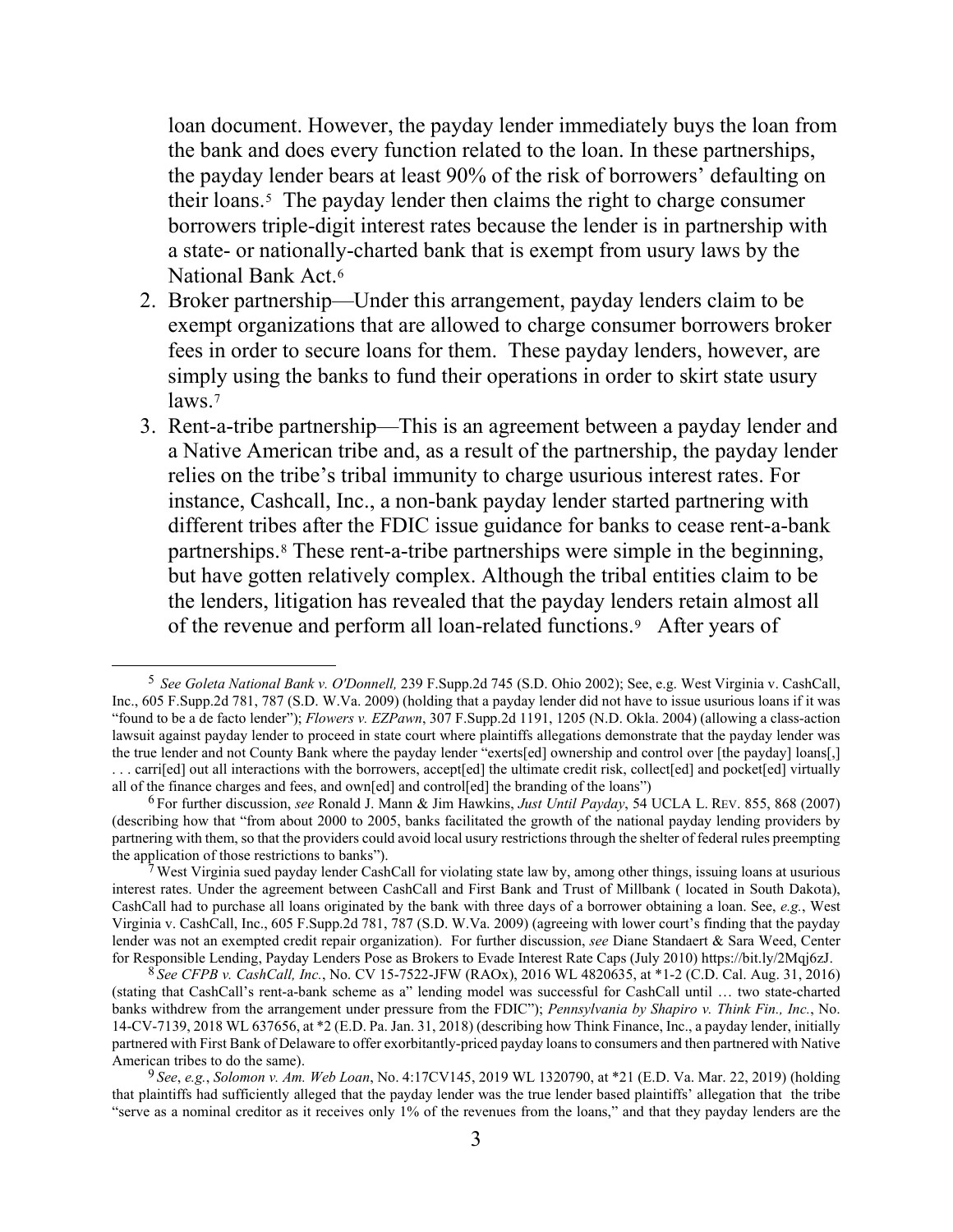litigation, courts now agree that payday lenders cannot rely on these partnerships to charge borrowers interest rates that are violation of usury laws that are applicable in the states where the borrowers reside.<sup>[10](#page-3-0)</sup>

4. Complex rent-a-bank partnership—This partnership is referred to as banksponsored lending program. It is structured as a participation-based relationship, where the bank keeps all the loans on its books and sells to the payday lender a participation interest of up to 95 percent of the loan receivables.[11](#page-3-1) As was the case in the simple rent-a-bank partnerships, in these bank-sponsored participation-interest partnerships, the payday lender performs all of the loan servicing functions and receives the majority of the revenue.[12](#page-3-2) In a lawsuit filed by the Pennsylvania attorney general, Think Finance, Inc., an online non-bank lender had attempted to circumvent usury laws by using two different partnerships, rent-a-bank and rent-a-tribe, with several different entities involved.[13](#page-3-3) In the rent-a-bank program, one of the related entities was an investor which provided over \$90 million of the loan funding in exchange for a fixed 20% return, and then that investor formed an entity called a "special purpose vehicle" to purchase participation interests in the loans. Pennsylvania argued that this complicated structure was just a means of charging usurious interest rates. The court, however, held this bank-involved partnerships did not violate state law and dismiss the claims against the investor because, according to the court, Pennsylvania alleged nothing more than "passive" involvement by the investor and its affiliate.

With this overview in mind, I want to focus on what I describe as the overarching themes of the business model of payday lending: (1) "keeping borrowers in the dark" and (2) "keeping them on the hook paying as long as possible."

Through my research, I found that payday lenders want to keep borrowers in the dark. That is what rent-a-bank partnerships do. The consumer's interactions are *only* with the payday lender, but the contract identifies some other entity as the

actual lenders because they buy the loans from the tribe and "they perform all substantive lending functions and bear the economic risk"). Nathalie Martin & Joshua Schwartz, Regulation in the Fringe Economy Symposium: The Alliance Between Payday Lenders and Tribes: Are Both Tribal Sovereignty and Consumer Protection at Risk?, 69 WASH & LEE L. REV. 751, 755 (2012)

<sup>10</sup> *See*, *e.g.*, *Solomon v. Am. Web Loan*, No. 4:17CV145, 2019 WL 1320790, at \*21 (E.D. Va. Mar. 22, 2019).

<span id="page-3-1"></span><span id="page-3-0"></span><sup>11</sup> *See* Pepper Hamilton, LLP, Participation-Based 'Bank Sponsor' Lending Programs: Exploring the Advantages and Risks, JD Supra (Blog), May 4, 2019, available at 2019 WLNR 13837781 (attorneys stating that under this structure, "the bank has no choice but to be actively involved, [and] there is less risk that the participation-based lending program will be

<span id="page-3-3"></span><span id="page-3-2"></span><sup>&</sup>lt;sup>12</sup> See id.<br><sup>13</sup> See Commonwealth of Pennsylvania by Shapiro v. Think Finance, Inc., No. 14-cv-7139, 2018 WL 637656, at \*1 (E.D. Pa. Jan. 31, 2018) (allowing the attorney general to pursue its claim against defendants that partnered with Native American tribes in "rent-a-tribe" schemes, where the "tribal entity would act as the nominal lender and the Defendants, the defacto lender, would avoid state regulation under the cloak of the tribe's sovereign immunity").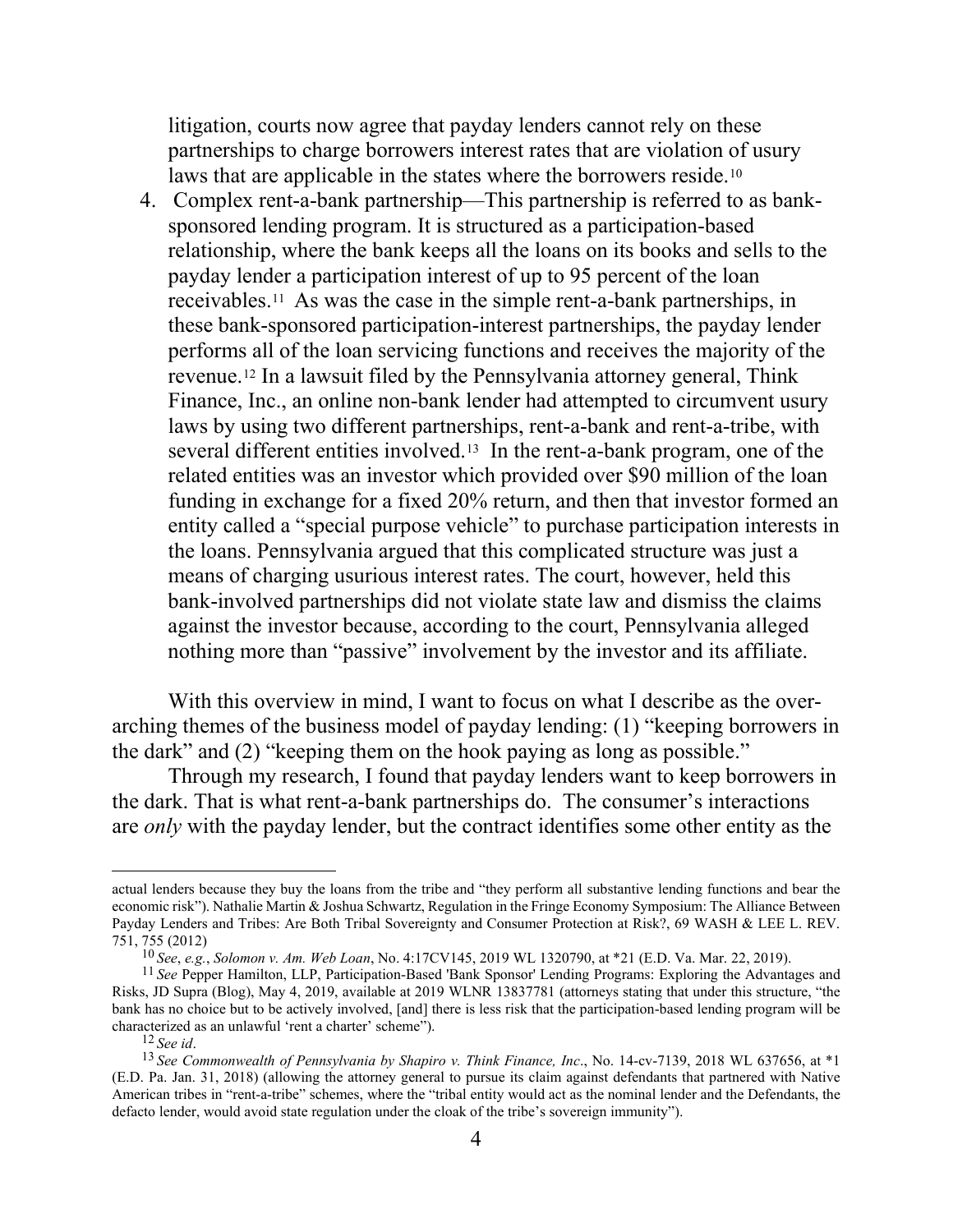lender. In my first published article, I discussed pending litigation involving Ace Cash Express, Inc., a Texas-based payday lender offering loans at stores physically located in the State of Ohio.<sup>14</sup> Consumers, however, signed loan contracts that stated Goleta National Bank was the lender even though this California-based bank had no officers or employees in Ohio.<sup>15</sup> Goleta's \$17 fee charged on each \$100 loan resulted in an Annual Percentage Rate ("APR") of 440%.

In 2001, Goleta filed a lawsuit against the superintendent of financial institutions of the Ohio Department of Commerce to get a court order restraining the superintendent from enforcing the Ohio Small Loan Act against ACE for lending at usurious rates in violation of state law. Goleta contended that the National Bank Act preempted the superintendent's authority to enforce Ohio law against ACE because the company was Goleta's agent. Under the agreement between ACE and Goleta, ACE actually bore 90% of the loan risk. The court held that meant that ACE was not acting as Goleta's agent, and, therefore, Goleta had no standing as it could not prove any injury to itself[.16](#page-4-2) The court noted that a ruling against ACE would not prevent Goleta from actually lending in Ohio. However, "Goleta simply would be prevented from covering ACE, for a fee, with the umbrella of a national bank in order to enable ACE to circumvent Ohio's usury  $laws."$ <sup>[17](#page-4-3)</sup>

I like the court's use of "umbrella" as a metaphor. Except, this is no ordinary umbrella that payday lenders want to use. Much like the umbrella in the James Bond movie "For Your Eyes Only,["18](#page-4-4) the rent-a-bank "umbrellas" have sharp spikes protruding in order to pin down consumers and then trap them in cycles of long-term indebtedness.

After numerous lawsuits against ACE and others, federal regulators began cracking down on rent-a-bank partnerships in 2005, and we thought such partnerships had been nearly eliminated in 2010.

By that time, I had decided to do additional research about payday lending and discovered a host of practices, that amounted to subterfuge to hide unlawful lending practices in violation of state usury laws. I have documented those practices in my article entitled "*America's First Consumer Financial Watchdog Is on A Leash: Can the CFPB Use Its Authority to Declare Payday-Loan Practices Unfair, Abusive, and Deceptive?*."[19](#page-4-5) In that article, I explained that how payday

<sup>14</sup> *Id.* at 45. *See Goleta National Bank v. O'Donnell,* 239 F.Supp.2d 745 (S.D. Ohio 2002). <sup>15</sup> *See* 239 F. Supp.2d at 747.

<sup>16</sup> *Id.* at 757

<sup>&</sup>lt;sup>17</sup> *Id.* at 756.<br><sup>18</sup> *See* Gadgets from James Bond Movies, https://www.gq.com/story/best-james-bond-007-gadgets.

<span id="page-4-5"></span><span id="page-4-4"></span><span id="page-4-3"></span><span id="page-4-2"></span><span id="page-4-1"></span><span id="page-4-0"></span><sup>&</sup>lt;sup>19</sup> See Creola Johnson, America's First Consumer Financial Watchdog Is on A Leash: Can the CFPB Use Its Authority *to Declare Payday-Loan Practices Unfair, Abusive, and Deceptive?,* 61 CATH. U. L. REV. 381 (2012), [hereafter, "Johnson, *America's First Consumer Financial Watchdog*"]

*available at* https://scholarship.law.edu/cgi/viewcontent.cgi?article=1011&context=lawreview.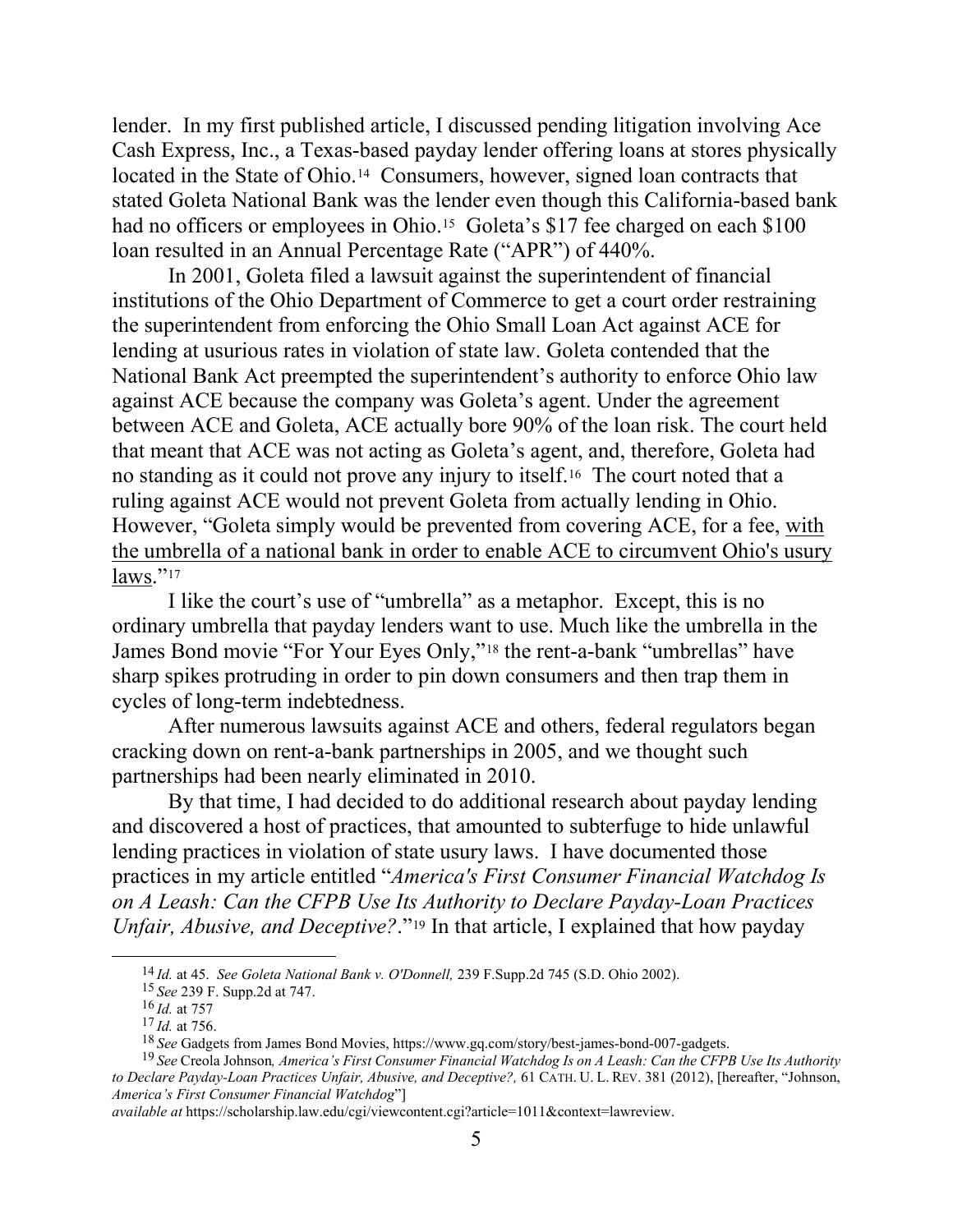lenders had reincarnated the lending model nationwide by entering into partnerships with Native American tribes and claiming –hiding under the umbrella of—*"tribal immunity"* to avoid state laws.[20](#page-5-0)

For a time, payday lenders were successful in using rent-a-tribe partnerships to claim tribal immunity to charge consumers triple and quadruple-digit interest rates and trap them in long periods of indebtedness. However, several recent court rulings demonstrate that the tide has turned. In 2019, the U.S. Court of Appeals for the Second Circuit made it clear that an online lending operation could not use a rent-a-tribe partnership to claim that a tribe was authorized to issue loans ostensibly from a reservation in Montana to circumvent a Vermont law capping loans at 24% in order to charge residents of Vermont interest rates as high as 376%.[21](#page-5-1) The Second Circuit stated:

Plain Green is a payday lending entity [claiming tribal affiliation but is] cleverly designed to enabled Defendants to skirt federal and state consumer protection laws under the cloak of tribal sovereign immunity. That immunity is a shield, however, *not a sword*. …. Tribes and their officers are not free to operate outside of Indian lands without conforming their conduct in these areas to federal and state law. [22](#page-5-2)

As a result of this ruling, the tribe and the lenders funding its operations must comply with Vermont law.[23](#page-5-3)

Because class-action litigants and enforcement authorities have been successful in securing numerous settlements against payday lenders using rent-atribe partnerships, payday lenders have resurrected their partnerships with banks as a way to escape usury laws.[24](#page-5-4)

The Office of the Comptroller of the Currency (OCC) and Federal Deposit Insurance Corp. (FDIC) proposed rules would enable payday lenders to partner with banks to circumvent consumer protection laws in about half the states. Consider that while the above-mentioned tribal lender would be restricted by the 24% APR in Vermont, a payday lender in partnership with a bank will be able rely on the exemption doctrine to charge triple-digit interest rates to people who can

<span id="page-5-0"></span><sup>20</sup> *See* Johnson*, America's First Consumer Financial Watchdog*, ("Using this doctrine, lenders argue that because their businesses are located on or headquartered within the borders of a Native American reservation, they are bound by the laws of that reservation only, not the laws [capping interest rates in] … the state in which the borrower resides."). *See also*  Nathalie Martin & Joshua Schwartz, *The Alliance Between Payday Lenders and Tribes: Are Both Tribal Sovereignty and Consumer Protection at Risk?*, 69 WASH. & LEE L. REV. 751, 762-63 (2012).

<span id="page-5-1"></span><sup>21</sup> *See* Gingras v. Think Fin., Inc., 922 F.3d 112 (2d Cir. 2019) (describing the rent-a-tribe scheme's operation and its funding by Think Finance, Inc.).

 $\frac{22}{2}$ *Id.* (emphasis supplied).<br>23 See id. at 128.

<span id="page-5-4"></span><span id="page-5-3"></span><span id="page-5-2"></span><sup>&</sup>lt;sup>24</sup> See Pepper Hamilton, LLP, Participation-Based 'Bank Sponsor' Lending Programs: Exploring the Advantages and Risks, JD Supra (Blog), May 4, 2019, *available at* 2019 WLNR 13837781.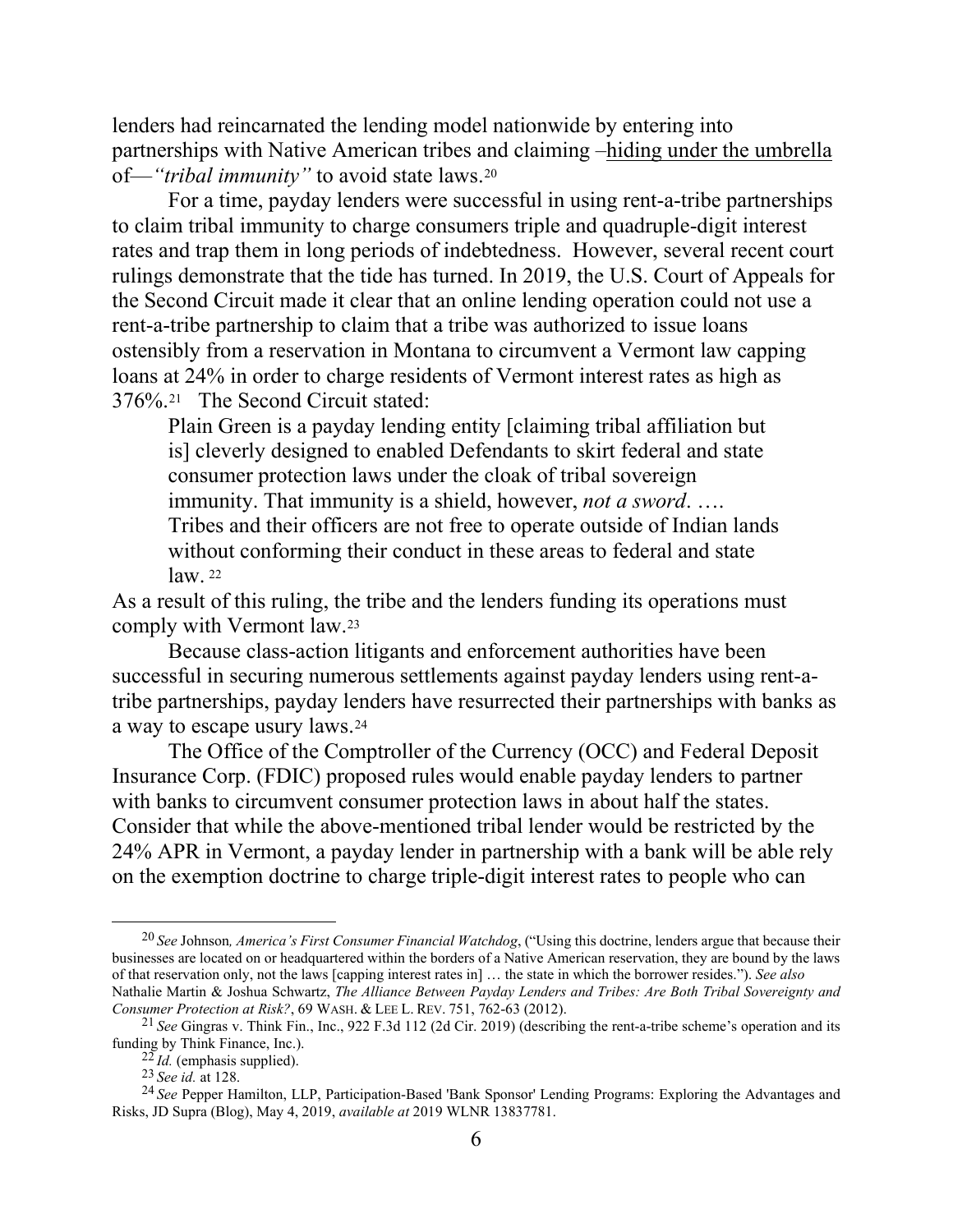least afford them. Not only would the OCC and the FDIC empower payday lenders and banks to circumvent state laws but would in effect overturn the Second Circuit's decision in *Madden v. Midland Funding*, where the court ruled that a usury law would apply to a non-bank purchasing loans from a bank.[25](#page-6-0)

Pending cases against non-bank lenders show how they are using rent-abank partnerships to issue high-cost loans in violation of state law. For illustrative purposes, consider Kabbage, Inc., which is a non-bank online lender that gives cash advance loans to small businesses.[26](#page-6-1) Kabbage funds its lending operation, in part, from its partnership with Celtic Bank, a state-chartered bank in Utah, a state with no maximum interest rate for small business and commercial loans.<sup>[27](#page-6-2)</sup> According to several lawsuits, the borrowers only interact with Kabbage but Celtic Bank is named as the lender in each loan transaction charging APRs as high as 95%.[28](#page-6-3) Kabbage then buys all loans within two days of origination and thereafter performs all lending-related functions, including servicing the loans. Kabbage bears 100% of the risks, and, as result, litigants assert that Kabbage has violated usury laws in California, Colorado, Massachusetts, and New York[.29](#page-6-4) In fact, in a joint webinar presentation with the National Federation of Independent Business, Kabbage's co-founder and chief operating officer acknowledged that Kabbage is the direct lender.[30](#page-6-5)

Borrowers argue that Kabbage's loan terms amount to contracts of adhesion because, in addition to the borrowers agreeing to pay usurious interest rates, borrowers waive the right to a jury trial, waive the right to participate in a class action, waive the right to seek legal redress in their home state, and waive the right to assert claims for compensatory, consequential and punitive damages.<sup>[31](#page-6-6)</sup> Borrowers also grant Kabbage a security interest on all the borrowers' assets and

<span id="page-6-0"></span><sup>&</sup>lt;sup>25</sup> The Second Circuit is the only U.S. Court of Appeals to hold that non-bank assignees are not entitled to preemption protection simply by virtue of holding loans that were originated with a national bank. *Madden v. Midland Funding, LLC*, 786 F.3d 246, 249-53 (2d Cir. 2015), *cert. denied,* 136 S. Ct. 2505 (2016).

<span id="page-6-1"></span><sup>26</sup> *See Barnabas Clothing, Inc. v. Kabbage, Inc*., No. CV 18-3414 PSG (SSX), 2018 WL 9669565, at \*1 (C.D. Cal. June 8, 2018) (alleging that, in addition to violating state usury laws, perpetuated an illegal scheme, when "Kabbage entered into a criminal enterprise known as a 'rent-a-bank' scheme with Celtic Bank, a foreign bank chartered in Utah (a state, unlike

<span id="page-6-2"></span><sup>&</sup>lt;sup>27</sup> *See, e.g.,* Complaint, Barnabas Clothing, Inc., et al, v. Kabbage, Inc., No. CV 18-3414 PSG (SSX), *available at* 2018 WL 1608431 (Cal.Super. Mar. 22, 2018) [hereafter Barnabas Complaint];

<span id="page-6-3"></span><sup>28</sup> *See, e.g., id.*; Complaint, Bright Kids NYC, Inc., et al vs. Kabbage, Inc., et al, No. 1:19-cv-09221-JMF, (S.D.N.Y. Oct. 4, 2019), *available at* https://www.consumerfinancemonitor.com/wp-<br>content/uploads/sites/14/2019/10/Bright Kids NYC v. Kabbage.pdf) [hereafter Bright Kids Complaint].

<span id="page-6-4"></span><sup>&</sup>lt;sup>29</sup> *See, e.g.,* Barnabas Complaint, (alleging that small business and its owner "at all times dealt exclusively with Kabbage" and "had absolutely no dealings of any kind with Celtic Bank on any of these loan transactions."); Bright Kids Complaint.<br>  $30$  See, e.g., Bright Kids Complaint, *supra*.

<span id="page-6-6"></span><span id="page-6-5"></span><sup>&</sup>lt;sup>31</sup> See, e.g., Barnabas Complaint, *supra*; Complaint, supra, Complaint, NRO Boston, LLC, et al, vs. Kabbage, Inc., et al, No. 17-11976, 2017 WL 4569540 (D. Mass. Oct. 12, 2017) (alleging that the Kabbage included "unconscionable and unfair provisions in connection with the loan agreements, which were contracts of adhesion" in violation of Massachusetts law).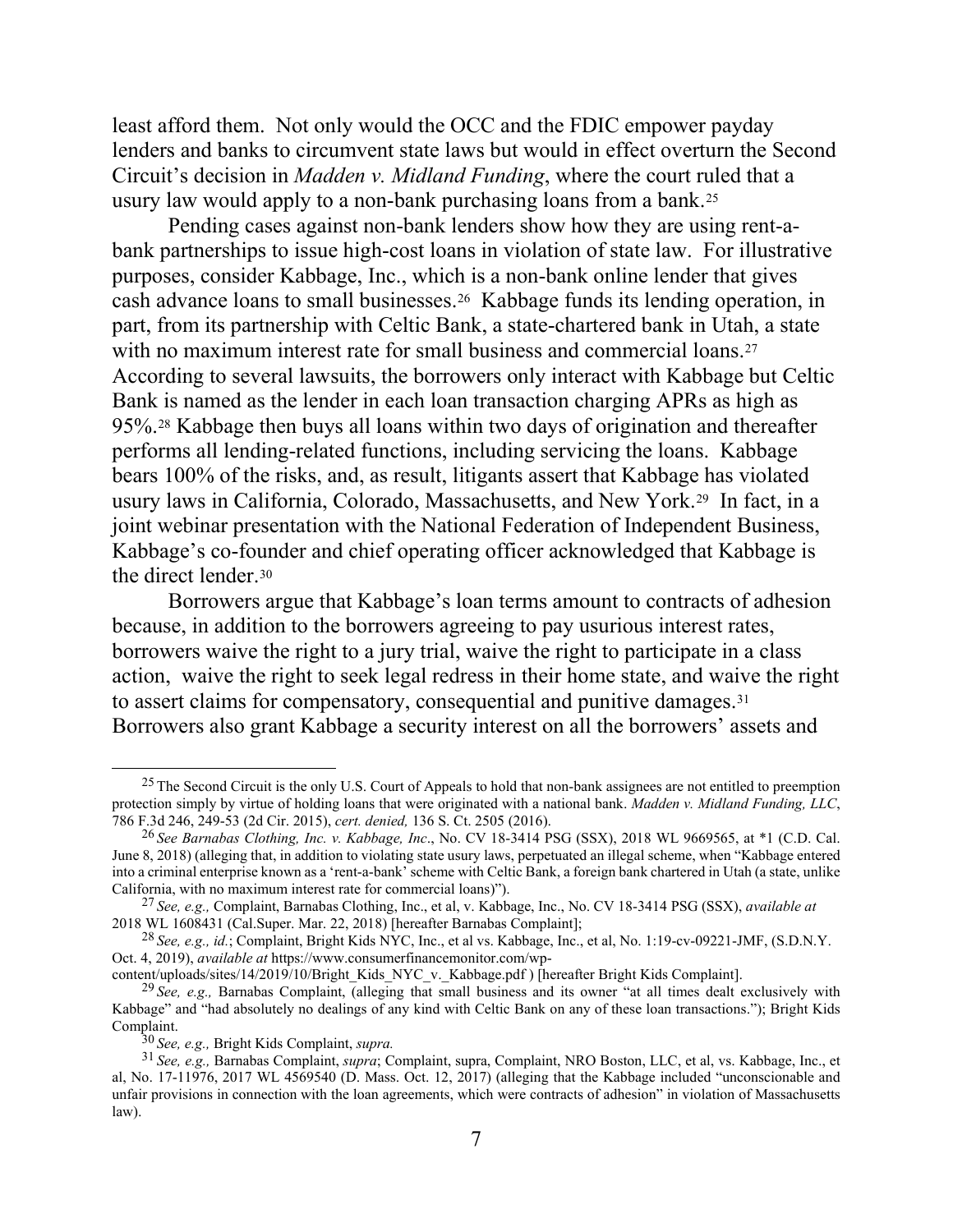the individuals that own the borrowers must personally guarantee all debts owed to Kabbage.[32](#page-7-0) In all these cases, Kabbage moves to compel arbitration and essentially prevents small-business entrepreneurs from obtaining judicial relief.[33](#page-7-1) In one of the arbitration cases, the arbitrator found that Celtic Bank was the lender despite the fact that Kabbage is contractually obligated to purchase 100% of the receivables arising from the loan transactions.[34](#page-7-2) As a result of the forgoing, Kabbage is not only perfectly positioned to get away with charging usurious interest rates, but to perpetrate the worst lending and collection practices[.35](#page-7-3) 

Today, I must once again argue that rent-a-bank partnerships are no better than when then appeared 20 years ago. Rent-a-bank partnerships will enable payday lenders to have far more funding to trap far more consumers and smallbusiness owners than was possible years ago. The rent-a-bank partnerships will allow payday lenders to use funding from banks to perpetrate nationwide the following practices (discussed extensively in my law review articles):

- 1. Debt entrapment practices These are practices that ensure a borrower will not be able to repay the loan by the initial due date and will eventually default or have to do something to extend the life of the loan. Debt entrapment practices include approving borrowers for credit with only minimal or non-existent credit checks, issuing to borrowers loans with large principal amounts and triple-digit interest rates, and establishing short maturity dates for loan repayment.[36](#page-7-4)
- 2. Debt treadmill practices These are practices designed to make sure that the lender will receive, at a minimum, continuing stream of fee payments from the borrower. Debt treadmill practices include: multiple rollovers fees to extend the loan's due date, multiple back-to-back loans, rapacious electronic debits to borrowers' bank accounts, and illegal garnishments of consumer borrowers' wages.[37](#page-7-5)

<span id="page-7-1"></span><span id="page-7-0"></span><sup>32</sup> *See, e.g.,* Bright Kids Complaint, *supra.* <sup>33</sup> *See Barnabas Clothing, Inc. v. Kabbage, Inc*., No. CV 18-3414 PSG (SSX), 2018 WL 9669565, at \*1 (C.D. Cal. June 8, 2018) (granting Kabbage's motion to compel arbitration).

<span id="page-7-2"></span><sup>34</sup> *See e.g.,* Plaintiffs' Brief in Opposition to Defendants' Motion to Compel Arbitration and Stay Proceeding, Bright Kids vs. Kabbage, No. 1:19-cv-09221-JMF (S.D.N.Y. Jan. 3, 2020) (discussing Kabbage's use of arbitration clauses to have lawsuits filed against it tossed out of federal court).

<span id="page-7-3"></span><sup>35</sup> *See, e.g.,* NRO Complaint, *supra* (alleging that Kabbage violated state law in a number of ways, including racking up finance charges by requiring borrowers "to enter into a new loan agreement every time money is drawn from the line of

<span id="page-7-4"></span>credit"). <sup>36</sup> *See* Creola Johnson*, Congress Protected the Troops: Can the New CFPB Protect Civilians from Payday Lending,* 69 WASH. & LEE L. REV. 649, 650 (2012), *available at* 

<span id="page-7-5"></span>https://scholarlycommons.law.wlu.edu/cgi/viewcontent.cgi?article=4274&context=wlulr (describing in detail debt entrapment practices and arguing that Congress should pass a federal law capping interest rates on payday loans to protect the civilian population from predatory lending).

<sup>37</sup> *See id.*